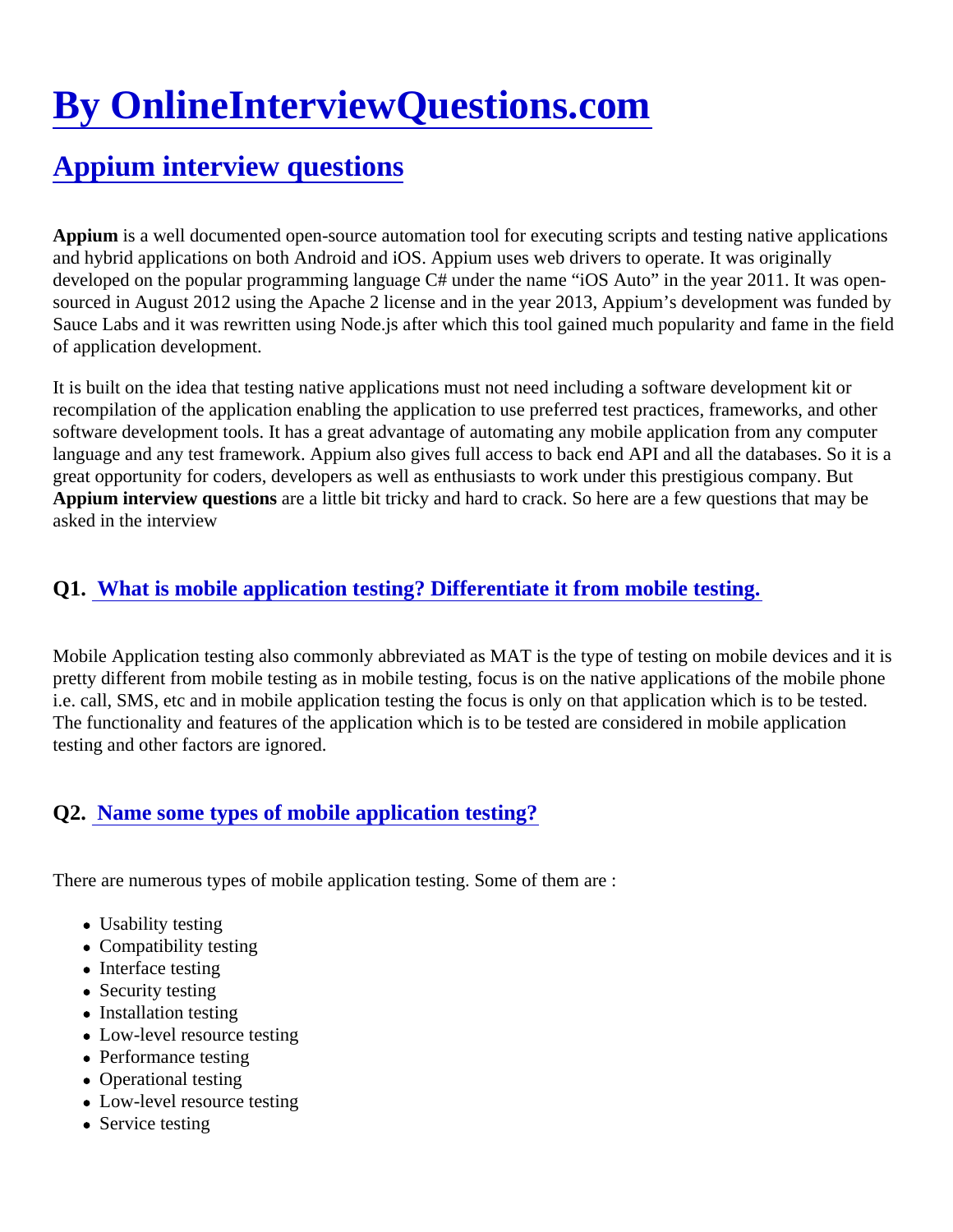# Q3. [What do you know about Appium?](https://www.onlineinterviewquestions.com/what-do-you-know-about-appium/)

Appium is a well documented open-source automation tool for executing scripts and testing native applicatior and hybrid applications on both Android and iOS which uses web drivers to operate. It is a very budding company that has gained many users in a short interval of time. Appium philosophy says that :

- The application which is submitted to the marketplace should be tested only.
- Writing tests in any framework and in any language which is compatible.
- Aim to build a large open-source community effort.
- A standard automation specification and API must be used.

#### Q4. [Mention some common bugs that appear during mobile testing](https://www.onlineinterviewquestions.com/mention-some-common-bugs-that-appear-during-mobile-testing/)?

Common bugs that tend to appear during mobile testing are as follows :

- Critical: Crashing of the whole mobile device while testing a particular feature in the device.
- Block: Inability to do anything on the phone after testing unless the device is rebooted.
- Major: Inability to perform a function of a particular feature.
- Minor: GUI bugs fail in this type of mobile testing.

#### Q5. [Name the different types of mobile applications present in today's e](https://www.onlineinterviewquestions.com/name-the-different-types-of-mobile-applications-present-in-today-s-era/)ra

Mobile applications can be broadly classified into three main categories in today's era which are as follows :

- Native mobile applications: The mobile apps which are developed for a particular platform and also developed with a specific programming language and are available for download in the Google Play Sto for Android users and App Store for iOS users are called native applications. For example Candy Crush tinder, etc.
- Web application: Web applications are kind of mobile web portals that are designed, prepared and customized only for mobile users. These are not available for download but are available on the web browsers of mobile phones for usage. For example m.yahoo.com, m.snapdeal.com, etc.
- Hybrid application: Hybrid applications are made by combining the best features of both native and web applications. These are the web apps that are embedded in the native app which runs on the device.

#### Q6. [Enlist the advantages and disadvantages of Appium](https://www.onlineinterviewquestions.com/enlist-the-advantages-and-disadvantages-of-appium/).

There are various advantages of Apium which are as follows :

- Provides cross-platform for testing both native and web applications
- JSON wire protocol well supported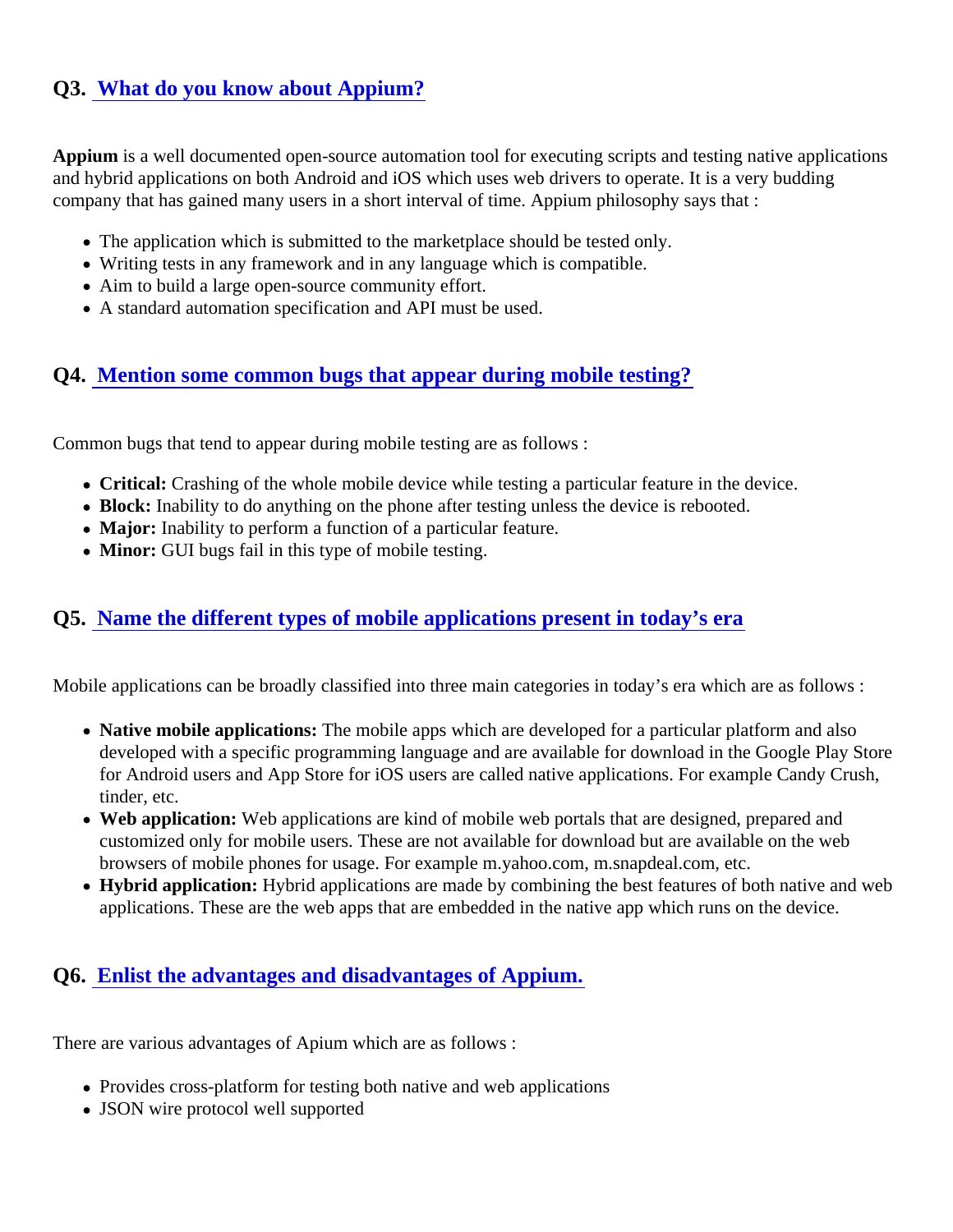- Recompilation of application is not required
- Independent of mobile device
- The automation test is supported by Appium on a physical device and simulator as well as an emulator.
- Appium is based on Selenium which is its strongest point of this tool.
- Designed to encourage a two-tier architecture.

Appium has also a few disadvantages like :

- Cannot support older versions of Android (lower than 4.2)
- It has very little capability to locate and recognize images.
- Common gestures are yet to implement in Appium.
- Support of hybrid applications is limited

# Q7. [If someone already has platform-specific tests, should he/she migrate to Appium a](https://www.onlineinterviewquestions.com/if-someone-already-has-platform-specific-tests-should-he-she-migrate-to-appium-and-why/)nd [why?](https://www.onlineinterviewquestions.com/if-someone-already-has-platform-specific-tests-should-he-she-migrate-to-appium-and-why/)

Unfortunately, there is no propaganda or medium to translate normal tests into Selenium tests i.e tests performed by Appium. Current tests can be easy to migrate if they are following a self automation process as Appium does otherwise it is a tough job to migrate to Appium. If someone already has performed specific test then in general views, he/she has to rewrite the code from the beginning in order to test it with Appium.

#### Q8. [How much time it will take to write a test in Appium?](https://www.onlineinterviewquestions.com/how-much-time-it-will-take-to-write-a-test-in-appium/)

It totally depends on the test which is to be performed. If the test simply runs a scenario, it will take command of very few lines and also very less interaction will be needed in order to test that application whereas if the te is complex and requires transfer of data it will take much more time than the previous one and also it will be a little difficult to read the lines of code of that test.

This discussion can be concluded by saying that there is only one factor on which the time needed depends which is the complexity of the test and it is directly proportional to the time taken in Appium.

#### Q9. [Explain data exchange in Appium?](https://www.onlineinterviewquestions.com/explain-data-exchange-in-appium/)

Data exchange in Appium can be defined as exchanging information hosted by complex objects. These object are stored in different parts of the web view application which is under testing just like a window object. Data exchange can be understood by considering a scenario in which events are dispatched and captured. The application can perform many functions and the way the data flows can also vary which can cause problems during testing.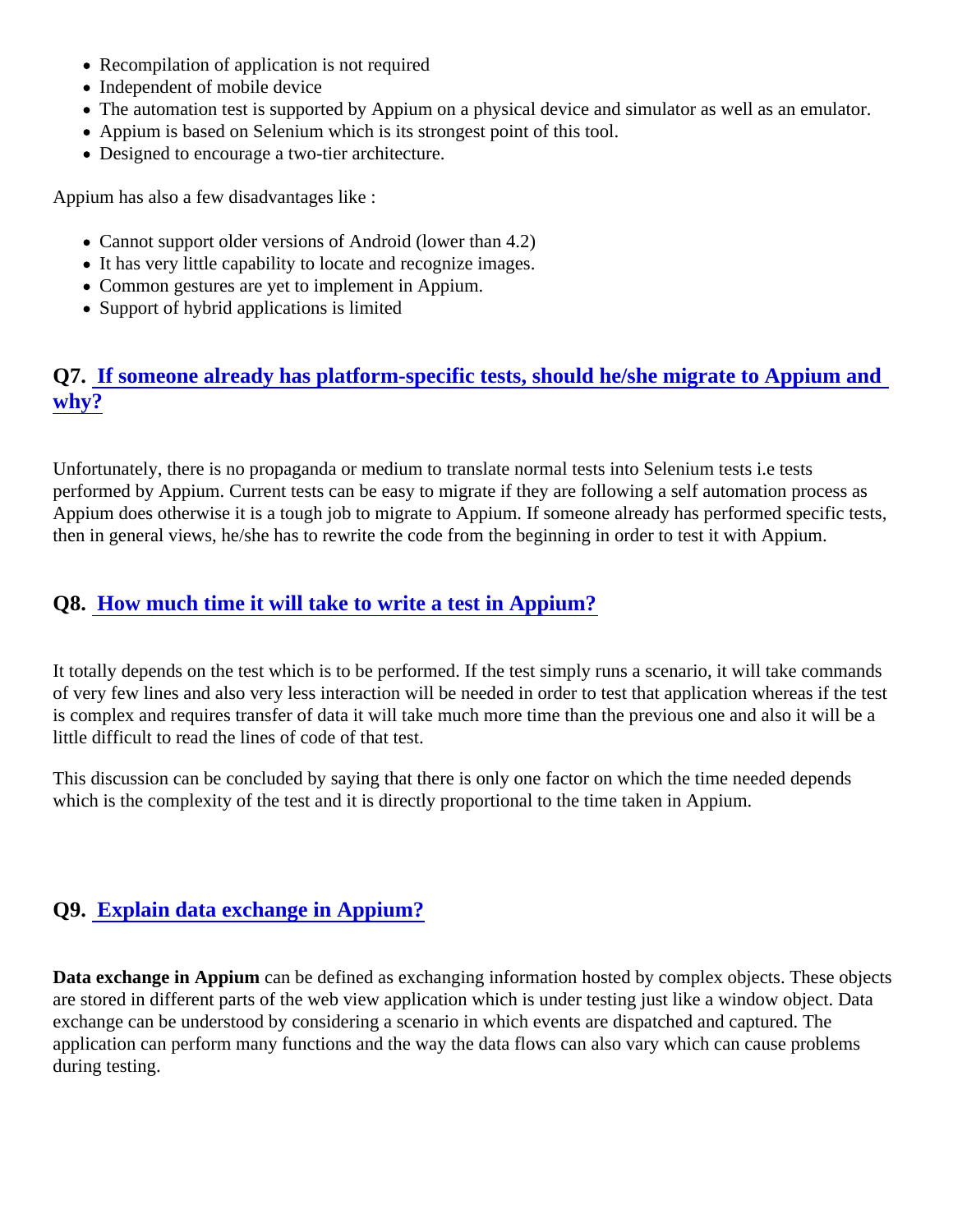# Q10. [Explain the risks associated with Appium testing](https://www.onlineinterviewquestions.com/explain-the-risks-associated-with-appium-testing/).

There are many risks associated with Appium testing which are as follows :

- Availability of skilled resources: Automation testing demands-resources which must be skilled and have some knowledge about programming.
- Cost of automation is high initially: The cost of automation is initially too high as it includes many things such as cost of automation tools to be purchased, training and maintenance of various test script
- First, the UI has to be fixed mandatorily before automation: Before automation, it is compulsory to fix the user interface and keep a check whether the UI is changing extensively and the cost of automation and maintenance.
- Tests that have been run once should be stopped automatino avoid ambiguity, test modules that have been run once should be stopped automating.

# Q11. [Do you know about the Appium inspector? Why is it used](https://www.onlineinterviewquestions.com/do-you-know-about-the-appium-inspector-why-is-it-used/)?

Appium inspector is very similar to the Selenium IDE plugin. Appium inspector has a great advantage of recording and playback support. It is basically used to capture the moves of the native application by inspecti DOS and producing test scripts in any programming language which is compatible with the user. But, the Appium inspector does not support Windows and works only viewers.

## Q12. [Name the tools you used in debugging Appium](https://www.onlineinterviewquestions.com/name-the-tools-you-used-in-debugging-appium/).

Logs are generally used for detecting the cause of the issue and to find out the reason for failure in Appium.

- For iOS, iPhone configuration utility can be used
- For Android, Monitor.bat is used for debugging.

If logs from these tools are provided, then the cause of the error can be easily found out.

## Q13. [Mention some prerequisites for doing automation testing](https://www.onlineinterviewquestions.com/mention-some-prerequisites-for-doing-automation-testing/)?

Below are some prerequisites for doing automation testing

- Firstly, the test cases that need to be automated are segregated.
- After the segregation of test cases, the test data as per the needs of the test cases is prepared.
- After that Frequently used a reusable function in test cases that need to be written.
- After that test scripts are prepared, reusable functions and loops and conditions are applied wherever necessary to prepare these test scripts.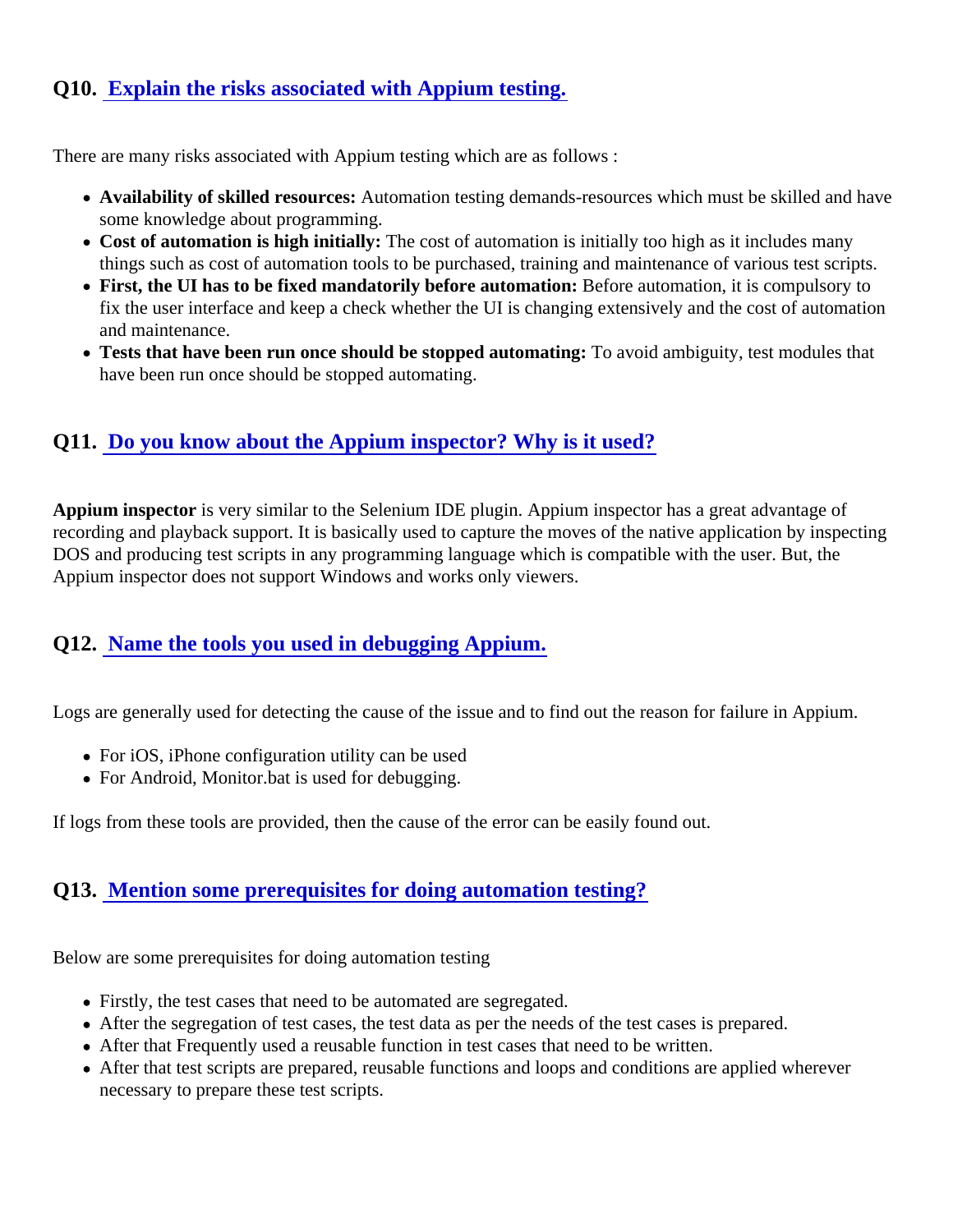#### Q14. [Differentiate between open source tools, vendor tools and in house to](https://www.onlineinterviewquestions.com/differentiate-between-open-source-tools-vendor-tools-and-in-house-tools/)ols.

Difference between open source tools, vendor tools and in house tools are

Open Source tools: Open source tools are those tools which are free to use frameworks and applications. It is very advantageous for the budding developers as engineers develop this tool and make it free on the internet other engineers, developers or enthusiasts to develop and use.

Vendor tools: Vendor tools are developed by those companies which have a license to use to access their too and codes. In these tools, technical support is available for use on the internet.

In house tools: The tool that the company builds for its own use and self-development purposes are called in house tools. They are never available for public use.

#### Q15. [Differentiate between Simulator and Emulator?](https://www.onlineinterviewquestions.com/differentiate-between-simulator-and-emulator/)

Below are a few differences between Simulator and Emulator

| <b>Basis of difference Simulator</b> |                                                                  | Emulator                                                                                                                                                                                                               |
|--------------------------------------|------------------------------------------------------------------|------------------------------------------------------------------------------------------------------------------------------------------------------------------------------------------------------------------------|
| Concept                              | state of the target.                                             | Simulation is a process which involve <b>£</b> mulation can be defined as the process of<br>modeling the underlying the ongoing imitating the outwardly observable behavior to<br>match a target which already exists. |
| <b>Definition</b>                    | helps to model                                                   | A simulator is an environment which An emulator basically helps to replicate the<br>existing environment                                                                                                               |
| Field of<br>functionality            | It functions on the same host                                    | It functions on a different host                                                                                                                                                                                       |
| Basic use                            | It performs operations of the other<br>the same internal states. | It performs operations of the other<br>software has An emulator is basically used to replace that<br>software which is original.                                                                                       |

#### Q16. [List some issues faced with cross-platform testing](https://www.onlineinterviewquestions.com/list-some-issues-faced-with-cross-platform-testing/)?

The issue depends on the different versions of the OS/device. Sometimes it might happen that the same application can work on one OS while it may not work on another version of OS.

For example, one issue is that one application can be working fine on iOS 6.x version devices but can crash when we use it on iOS 5.x or 2.3.5 versions.

#### Q17. [Discuss the limitations of using Appium?](https://www.onlineinterviewquestions.com/discuss-the-limitations-of-using-appium/)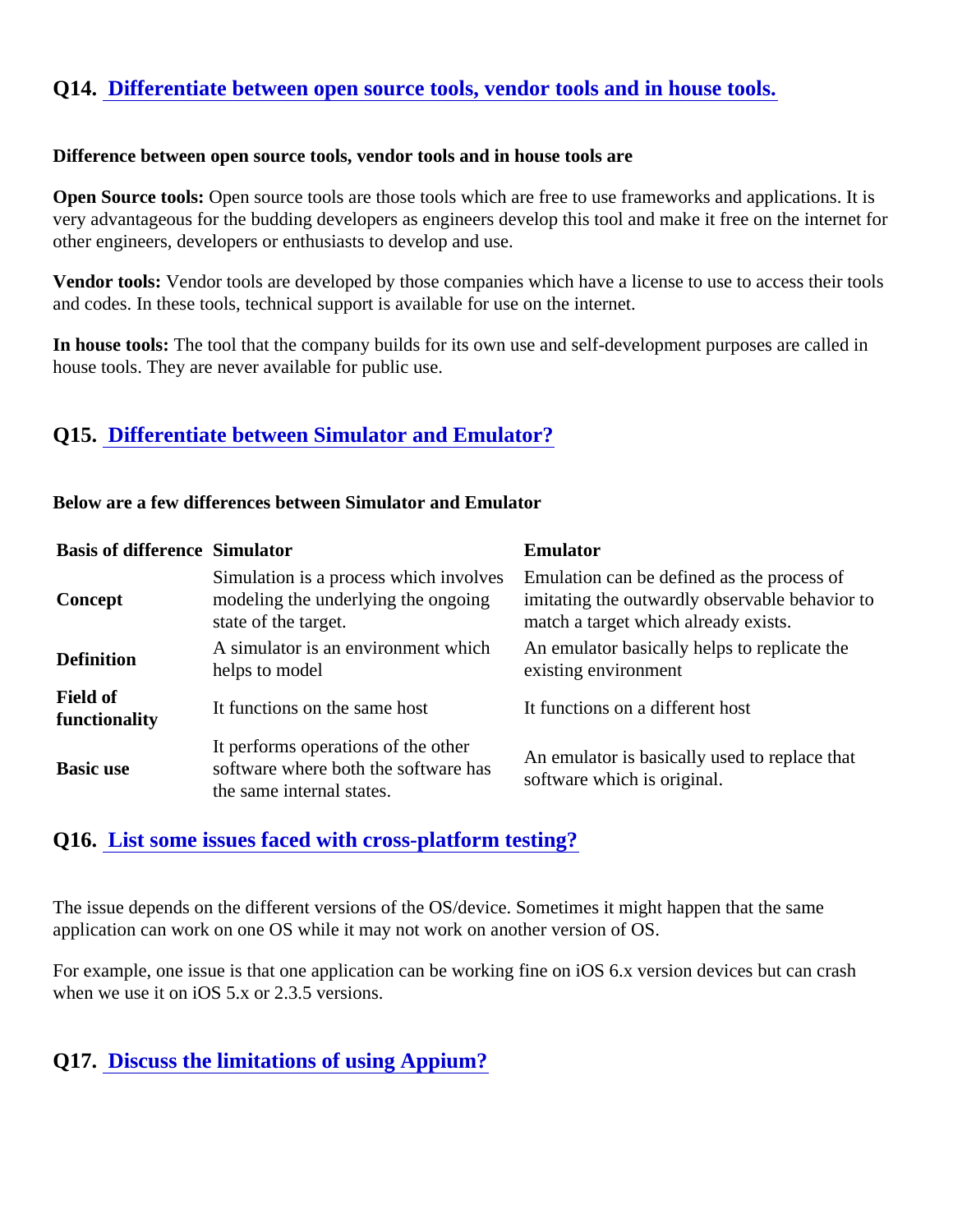The limitations of using Appium is given below:

- Appium does not support the testing of android which is lower than 4.2 version.
- It provides limited support during hybrid app testing.
- It does not support to run the Appium Inspector on the Microsoft Windows.

# Q18. [What is the basic requirement for writing the Appium tests?](https://www.onlineinterviewquestions.com/what-is-the-basic-requirement-for-writing-the-appium-tests/)

The Basic requirement for writing the Appium test are given below:

- Driver Client: Mobile applications are being driven by Appium. We can use the client library to write our Appium tests and then it wraps our test steps and sends it to its servers over HTTP.
- Appium Session: We need to initiate this process by creating a session as such tests take place in a session. For one session, it can be ended once the automation is completed and then we need to wait f the next session.
- Desired Capabilities: Certain parameters need to be followed while creating an Appium session which is also known as desired capabilities: Platform Version, Platform Name, Device Name. It helps in the selection of which type of automation is required from the server of Appium.
- Driver Commands: We can write our test using expensive and large commands vocabulary.

# Q19. [Explain about the Appium package master? How to create a packag](https://www.onlineinterviewquestions.com/explain-about-the-appium-package-master-how-to-create-a-package/)e?

A set of tools that helps in management and creating Appium packages are known as the Appium package master.

To create a package we need to use this code given below:

# using es7/babe1 Gulp create-package-and #regular es5 Gulp create-package ---nobabe1 –n The package will be generated in the out/

#### Q20. [Enlist some appium commands](https://www.onlineinterviewquestions.com/enlist-some-appium-commands/)?

Appium commands are functions that are sent to mobile devices and available for multiple languages. Here w have listed few appium commands that are called through Java Programming language.

- Status: driver.getStatus();
- Execute Mobile Command: driver.executeScript("mobile: scroll", ImmutableMap.of("direction", "down"));
- Get device Orientation: driver.getOrientation();